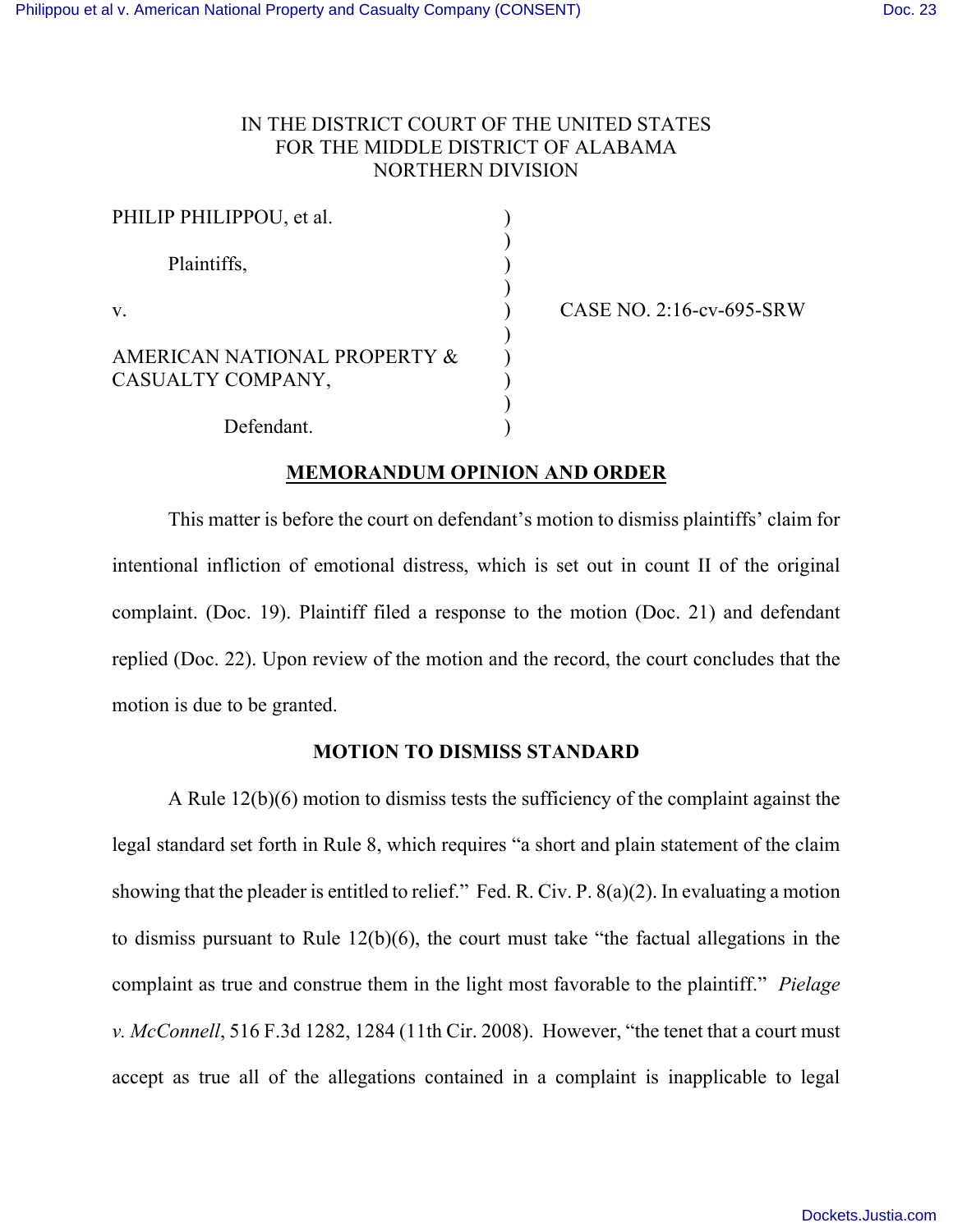conclusions." *Ashcroft v. Iqbal*, 556 U.S. 662, 663 (2009). "[A] plaintiff's obligation to provide the 'grounds' of his 'entitle[ment] to relief' requires more than labels and conclusions, and a formulaic recitation of the elements of a cause of action will not do." *Bell Atl. Corp. v. Twombly*, 550 U.S. 544, 555 (2007).

"To survive a motion to dismiss, a complaint must contain sufficient factual matter, accepted as true, to 'state a claim to relief that is plausible on its face.'" *Iqbal*, 556 U.S. at 678 (quoting *Twombly*, 550 U.S. at 570). "Determining whether a complaint states a plausible claim for relief [is] … a context-specific task that requires the reviewing court to draw on its judicial experience and common sense." *Id.* at 663 (alteration in original) (citation omitted). "[F]acial plausibility" exists "when the plaintiff pleads factual content that allows the court to draw the reasonable inference that the defendant is liable for the misconduct alleged." *Id.* (citing *Twombly*, 550 U.S. at 556). The standard also "calls for enough facts to raise a reasonable expectation that discovery will reveal evidence" of the claim. *Twombly*, 550 U.S. at 556. While the complaint need not set out "detailed factual allegations," it must provide sufficient factual amplification "to raise a right to relief above the speculative level." *Id.* at 555.

"So, when the allegations in a complaint, however true, could not raise a claim of entitlement to relief, 'this basic deficiency should … be exposed at the point of minimum expenditure of time and money by the parties and the court.'" *Twombly*, 550 U.S. at 558 (quoting 5 Wright & Miller § 1216, at 233–34) (quoting, in turn, *Daves v. Hawaiian Dredging Co.*, 114 F. Supp. 643, 645 (D. Haw. 1953))). "[O]nly a complaint that states a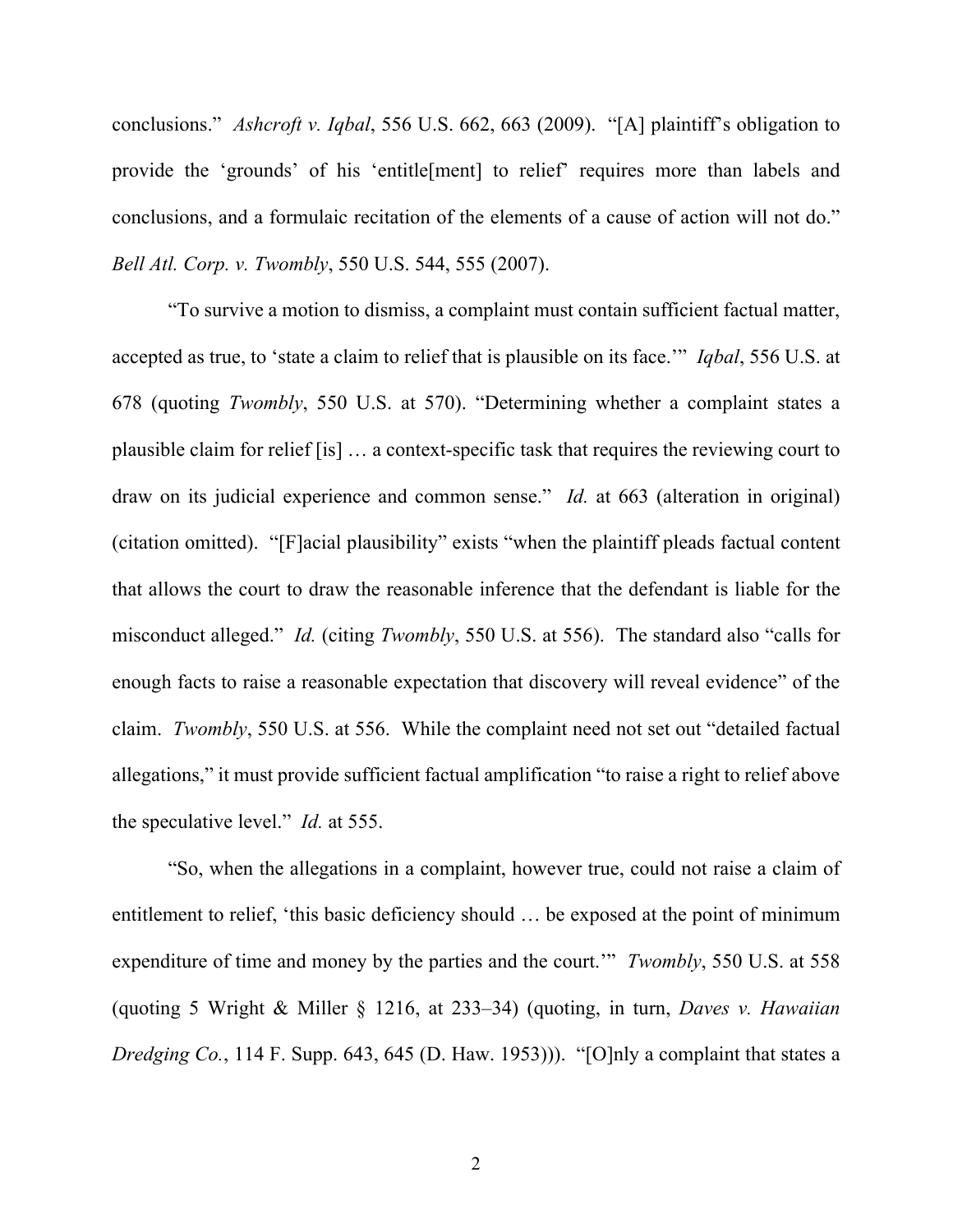plausible claim for relief survives a motion to dismiss." *Iqbal*, 556 U.S. at 679 (citing *Twombly*, 550 U.S. at 556).

#### **BACKGROUND**

Plaintiffs commenced this action based upon an insurance contract on their residential property. (Doc. 1 at 2). The complaint alleges claims against defendant, the insurer, for breach of contract (count I); intentional infliction of emotional distress or "outrage" (count II); bad faith (count III); negligence (count IV); recklessness and wantonness (count V); and gross negligence (count VI). (Doc. 1 at 4–6). Defendant filed a motion to dismiss the claims for intentional infliction of emotional distress, negligence, recklessness and wantonness, and gross negligence. (Doc. 6 at 2). In response, plaintiffs stipulated to the dismissal of counts IV, V and VI and requested leave to amend their count II claim for intentional infliction of emotional distress. (Doc. 10). The court granted leave to amend (Doc. 13) and plaintiffs filed an amended claim for intentional infliction of emotional distress (Doc. 15). Defendant's motion to dismiss count II followed. (Doc. 19).

In their amendment to count II, plaintiffs allege that "because their home was damaged to the point of being uninhabitable … the claim under their insurance policy with the Defendant is tied to matters of mental concern." (Doc. 15 at 1). They contend that "the conduct and/or methods used by Defendant through its employees[,] agents and representatives were so barbaric and beyond such decency, it was foreseeable by its actions to cause mental anguish." (Doc. 15 at 1). The conduct complained of includes defendant's alleged refusal to cooperate in settling plaintiffs' claim, "fraud by representing the condition caused by the events to be pre-existing thus causing further delays," "[r]efusing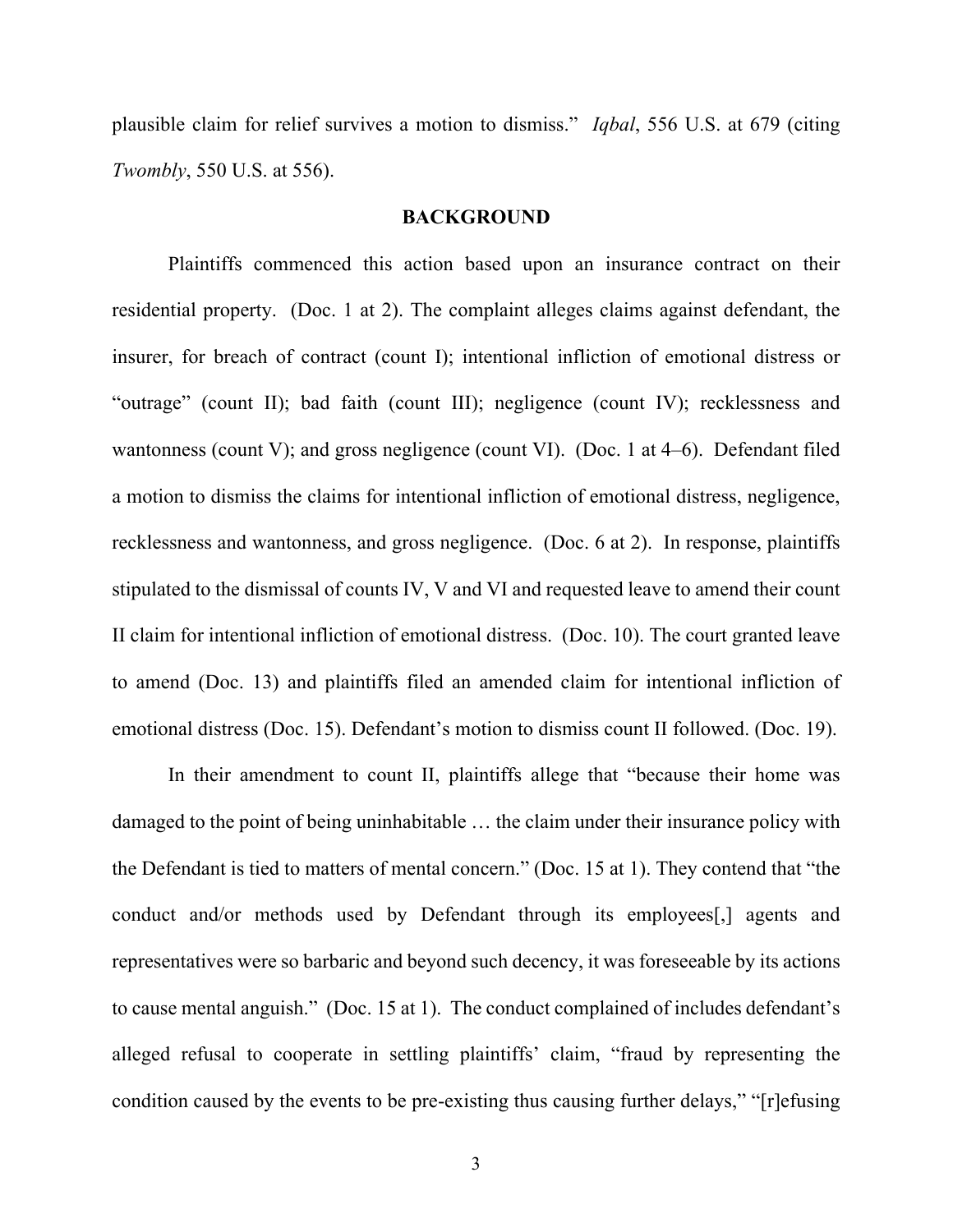to timely pay additional living expenses," and "[b]reaching the insurance contract between the parties by … failing and refusing to pay benefits thereunder as to reasonably result in mental anguish." (Doc. 15 at 2).

Defendant's motion to dismiss contends that these facts are insufficient to establish a claim for intentional infliction of emotional distress. (Doc. 19 at 2). Plaintiffs' response maintains that defendant breached the insurance contract and thereby inflicted emotional distress, and that Alabama law recognizes an intentional infliction of emotional distress theory of liability under breach of contract claims. (Doc. 21 at 3). The court finds that, based upon the bare assertions in the amended complaint, plaintiffs have not alleged a factual basis for a claim of intentional infliction of emotional distress that is sufficient to survive a motion to dismiss. The claim is due to be dismissed.

#### **DISCUSSION**

The Supreme Court of Alabama recognizes the tort of outrage, but has stated that "[t]he tort of outrage is an extremely limited cause of action. It is so limited that this Court has recognized it in regard to only three kinds of conduct: (1) wrongful conduct in the family-burial context, (2) barbaric methods employed to coerce an insurance settlement, and (3) egregious sexual harassment." *Little v. Robinson*, 72 So. 3d 1168, 1172 (Ala. 2011) (quoting *Potts v. Hayes*, 771 So. 2d 462, 465 (Ala. 2000) (internal quotation marks and citations omitted)). The Alabama Supreme Court has cautioned that recovery is not meant to be limited only to these three circumstances, but also emphasized that "[i]t is clear … that the tort of outrage is viable only when the conduct is so outrageous in character and so extreme in degree as to go beyond all possible bounds of decency, and to be regarded as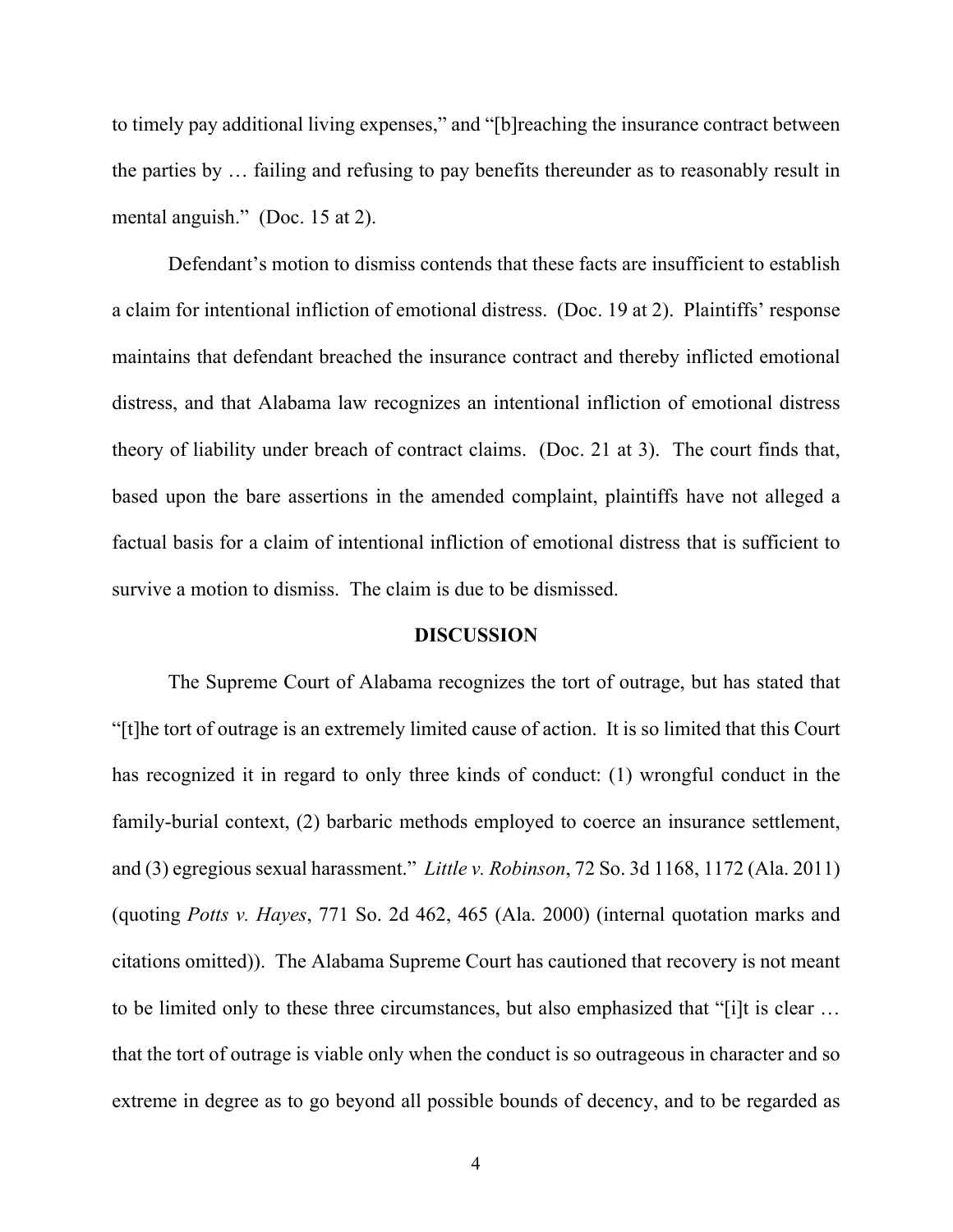atrocious and utterly intolerable in a civilized society." *Id.* at 1173 (quoting *Horne v. TGM Assocs., L.P.*, 56 So. 3d 615, 631 (Ala. 2010) (internal quotation marks omitted)).

To recover based on a claim of intentional infliction of emotional distress, "a plaintiff must demonstrate that the defendant's conduct '(1) was intentional or reckless; (2) was extreme and outrageous; and (3) caused emotional distress so severe that no reasonable person could be expected to endure it.'" *Id.* at 1172 (internal citation omitted). The "minimum threshold that a defendant must cross in order to commit outrageous conduct" in the insurance context includes "a concerted pattern of delays in order to cause distress to [the plaintiff] and to pressure him into accepting a settlement." *State Farm Auto Ins. Co. v. Morris*, 612 So. 2d 440, 443 (Ala. 1993). Even when a delay in payment causes a plaintiff concern about a financial condition, absent a showing of improper motive or intent to cause severe emotional distress, the conduct is not sufficient to demonstrate outrageous conduct. *Id.*

Plaintiffs' sole claim of outrageous behavior by defendant is the statement that defendant's conduct was "so barbaric and beyond such decency, it was foreseeable by its actions to cause mental anguish." (Doc. 15 at 1). This statement is little more than a formulaic recitation of the type of conduct that must be shown in order to recover for outrage, without supporting factual allegations. However, vague and conclusory allegations are not sufficient to support a claim of outrage. *See Iqbal*, 556 U.S. at 678 ("A pleading that offers 'labels and conclusions' or 'a formulaic recitation of the elements of a cause of action will not do.'") (citing *Twombly*, 550 U.S. at 555); *Watters v. Harsco Metals*, No. 2:14-CV-00483, 2014 WL 3401456, at \*11 (N.D. Ala. Jul. 11, 2014) (denying a claim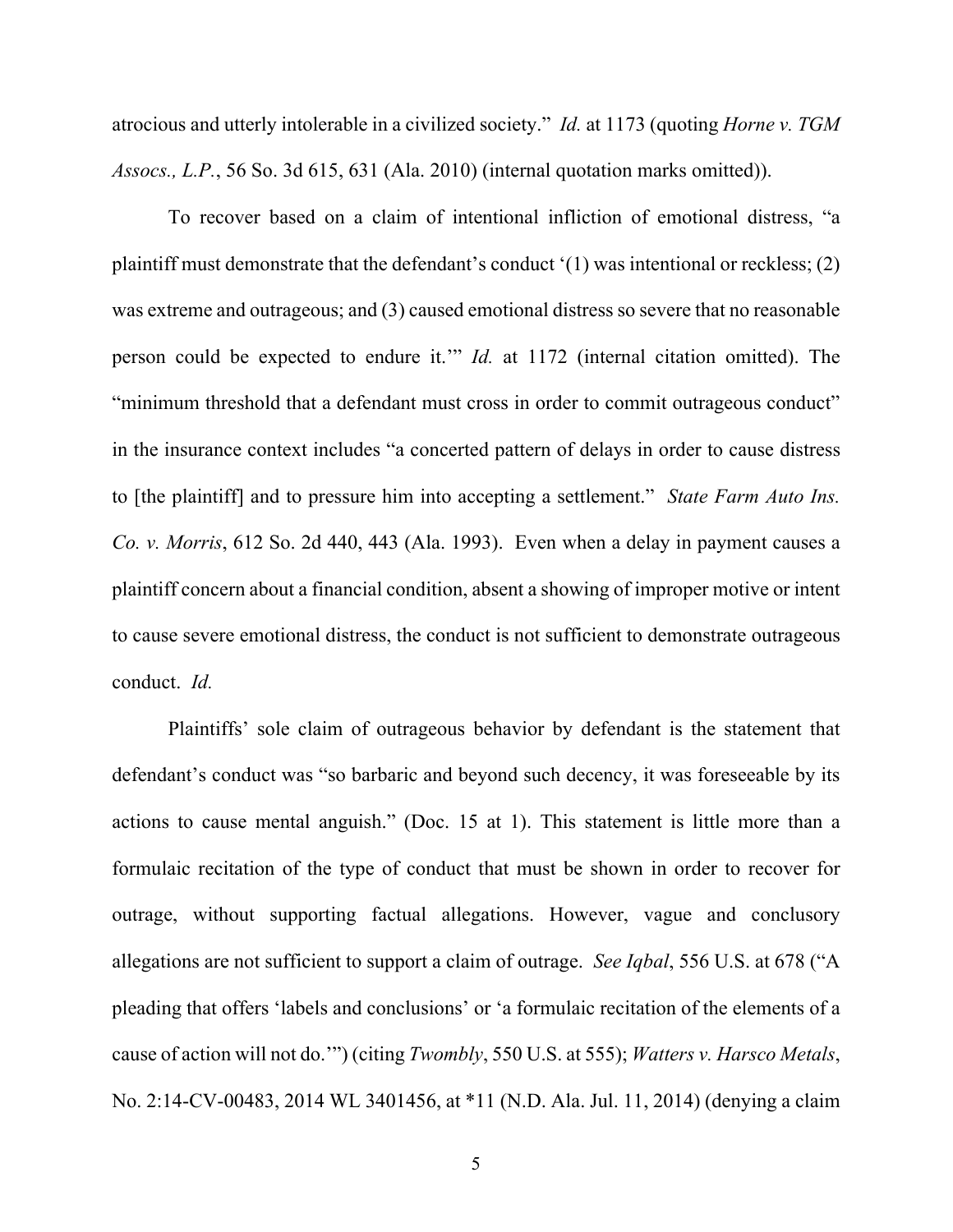for outrage as too vague when it was based upon assertions of "a 'harsh and unreasonable' performance standard, humiliation, embarrassment, and harsher discipline practices … [causing] 'extreme emotional distress by conduct which was unreasonable, unwarranted and outrageous'"); *Little*, 72 So. 3d at 1173 ("nothing in the record indicates the nature, extent, context or egregiousness of [the] alleged racial comments"). Similarly, plaintiffs' allegation of emotional distress consists only of a conclusory statement that defendant's conduct "reasonably resulted in their mental anguish." (Doc. 15 at 2). This type of conclusory allegation is insufficient to make the required showing of improper motive or intent to cause severe emotional distress, or to allege facts necessary to establish distress that was "so severe that no reasonable person could be expected to endure it. *See State Farm*, *supra*, 612 So. 2d at 443; *Carter v. Countrywide Home Loans Inc.*, No. 3:10CV503, 2010 WL 4269149, at \*8 (M.D. Ala. 2010) (deciding that plaintiffs could not "state a claim for outrageous conduct simply by making conclusory allegations" that they had suffered "emotional pain and suffering, [and] depression").

Nothing in plaintiffs' amended complaint details the type of behavior plaintiffs were subjected to beyond delays in payment of the insurance claim. Delay or refusal to pay on an insurance claim is not sufficient by itself to demonstrate barbaric conduct. *See Soti v. Lowe's Home Centers, Inc.*, 906 So. 2d 916 (Ala. 2005) (noting that a "failure to authorize a referral alone does not amount to conduct so outrageous in character and so extreme in degree as to go beyond all possible decency, and to be regarded as atrocious and utterly intolerable in a civilized society") (citing *ITT Specialty Risk Servs. v. Barr*, 842 So. 2d 638, 645 (Ala. 2002) (internal quotation marks omitted)); *Gibson v. So. Guaranty Ins. Co.*, 623